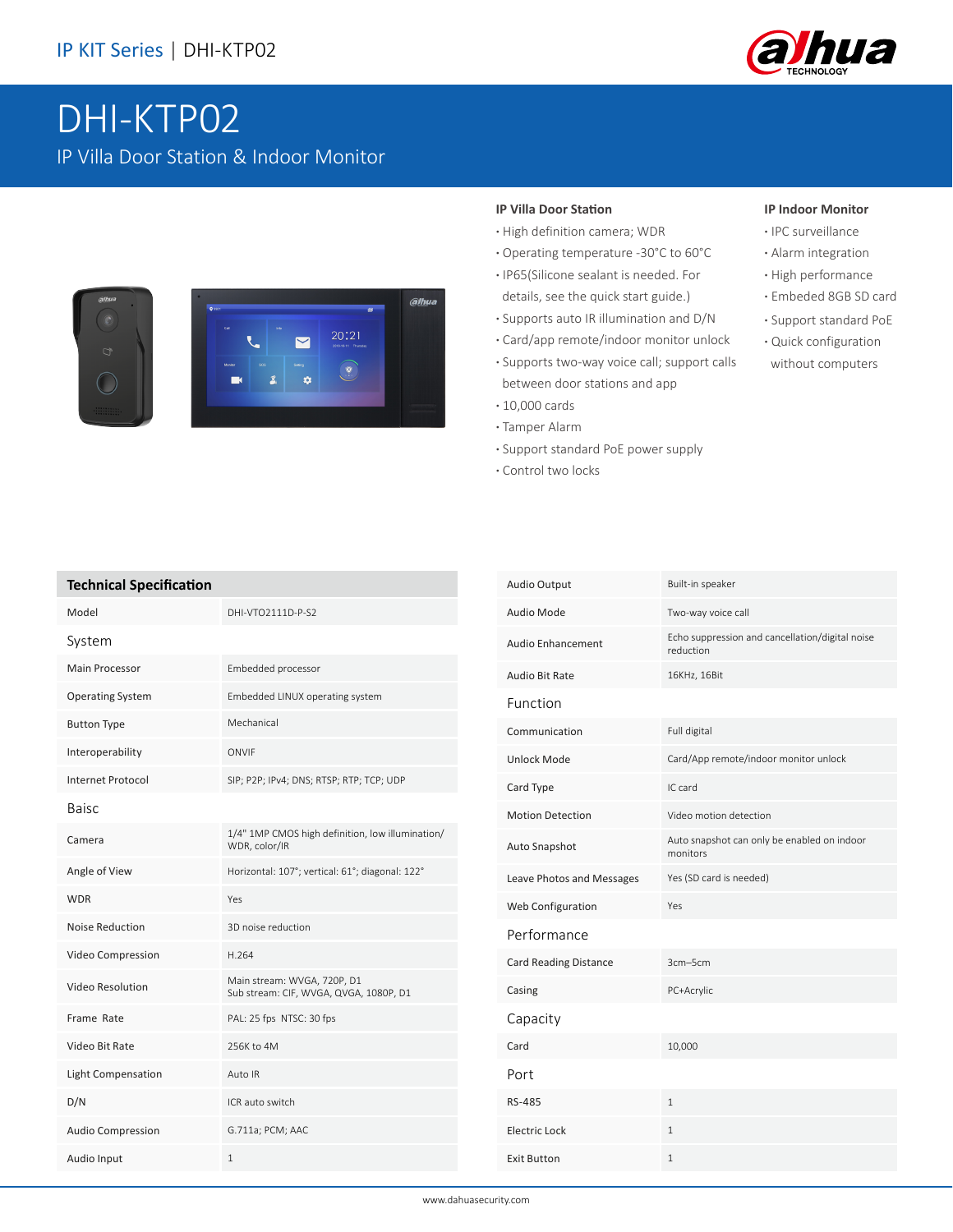### IP KIT Series | DHI-KTP02

| Door Status Detection        | $\mathbf{1}$                                                    |
|------------------------------|-----------------------------------------------------------------|
| Lock Control                 | 1, normally closed by default                                   |
| Network                      | 1 10Mbps/100Mbps network port (8-core white<br>ribbon cable)    |
| Alarm                        |                                                                 |
| Tamper                       | Yes                                                             |
| General                      |                                                                 |
| Color                        | <b>Black</b>                                                    |
| Power Supply Mode            | 12V DC 1A<br>Standard PoF                                       |
| Installation                 | Surface mount                                                   |
| Certifications               | CF.<br>FCC.<br>UL                                               |
| Accessory                    | Brackets and alarm ribbon cable                                 |
| <b>Dimensions</b>            | 135mm×70.4mm×34.4mm (5.31"×2.77"×1.35")                         |
| <b>Protection Grade</b>      | IP65 (silicone sealant is needed, see the quick start<br>guide) |
| <b>Operating Temperature</b> | -30°C to +60°C (-20°F to +60°F)                                 |
| <b>Operating Humidity</b>    | 10%RH-90%RH (non-condensing)                                    |
| <b>Operating Altitude</b>    | Beneath 3000 m (9842.52 ft)                                     |
| Power Consumption            | Standby≤1W, working≤5W                                          |
| <b>Gross Weight</b>          | 326 g (0.72 lb)                                                 |
|                              |                                                                 |

| Model                         | DHI-VTH2421FB-P                                               |
|-------------------------------|---------------------------------------------------------------|
| Main Processor                | High performace embedded processor                            |
| <b>Operating System</b>       | Embedded LINUX OS                                             |
| Screen Type                   | Capacitive screen                                             |
| Display                       | 7-inch TFT screen                                             |
| Resolution                    | $1024 \times 600$                                             |
| Video Compression             | H.264                                                         |
| <b>Audio Compression</b>      | G.711A/G.711U/PCM                                             |
| Audio Input                   | 1 channel all-direction microphone                            |
| Audio Output                  | Built-in 1.5W loudspeaker                                     |
| Audio Mode                    | Support dual-way bidirectional talk                           |
| Audio Enhancement             | Support echo cancellation/DNR                                 |
| Audio Bit Rate                | 16 kbps                                                       |
| <b>Communication Mode</b>     | Full digital                                                  |
| <b>Information Release</b>    | Support to receive and view notifications issued by<br>center |
| Leave Videos or Text Messages | Yes                                                           |
| DND Mode                      | Support to set DND period                                     |
| <b>Sub-station Quantity</b>   | 9                                                             |

| Alarm Input                  | 6 channel (switch quantity)                                                     |
|------------------------------|---------------------------------------------------------------------------------|
| Alarm Output                 | 1 channel                                                                       |
| Network                      | 1 RJ-45                                                                         |
| <b>SOS Alarm</b>             | Yes                                                                             |
| Casing                       | PC+ABS                                                                          |
| Appearance Color             | Appearance Color                                                                |
| Power Supply                 | Power Supply                                                                    |
| Installation                 | Wall mount                                                                      |
| Accessories                  | Default bracket<br>Default alarm cable                                          |
| <b>Dimensions</b>            | 119.6 mm × 221.5 mm × 21.5 mm<br>$(4.71" \times 8.72" \times 0.85")$            |
| <b>Operating Temperature</b> | -10°C to +55°C (+14°F to +131°F)                                                |
| <b>Operating Humidity</b>    | 10%RH-95%RH                                                                     |
| Power Consumption            | Standby≤4W, work≤6W                                                             |
| <b>Gross Weight</b>          | 0.35 Kg (0.77 lb)                                                               |
| Power Supply Mode            | PoE or DC 12V                                                                   |
| Storage                      | Support Micro SD, maximum memory capacity 32 G,<br>standard memory capacity 8 G |
|                              |                                                                                 |
| Model                        | DH-PFS3005-4ET-36                                                               |
| <b>Main Processor</b>        | High performace embedded processor                                              |
| <b>Ethernet Port</b>         | 1×10/100 Base-T<br>4×10/100 Base-T (PoE power supply)                           |
| PoE Power Consumption        | Each power ≤30W, Total≤36W                                                      |
| PoE Protocol                 | IEEE802.3af, IEEE802.3at                                                        |
| Weight                       | 0.5kg                                                                           |
| Dimension(W×D×H)             | 170mm×100mm×35mm                                                                |

#### **Relevant Products**







DHI-VTH2421FB-P DH-PFS3005-4ET-36

DHI-VTO2111D-P-S2